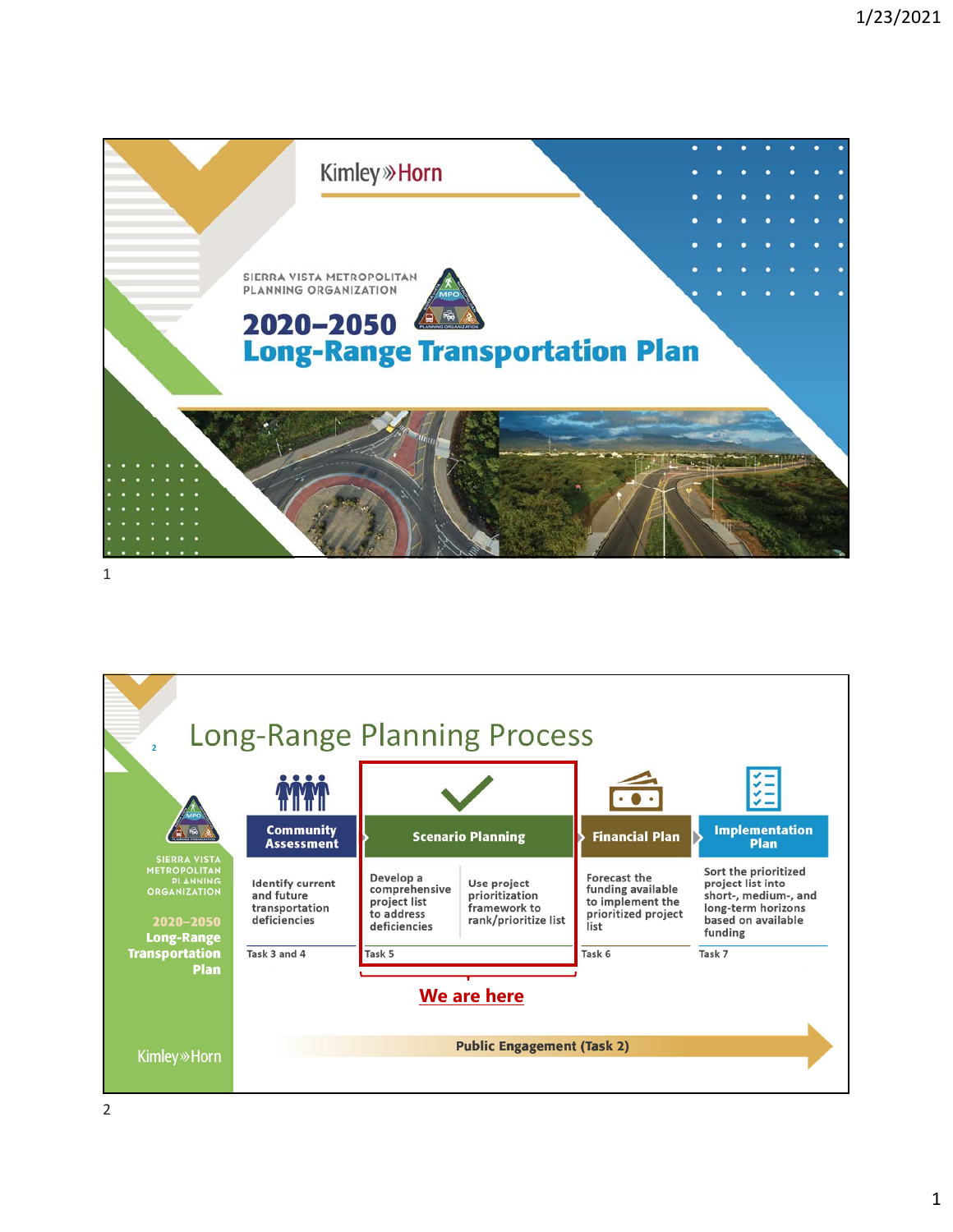

3

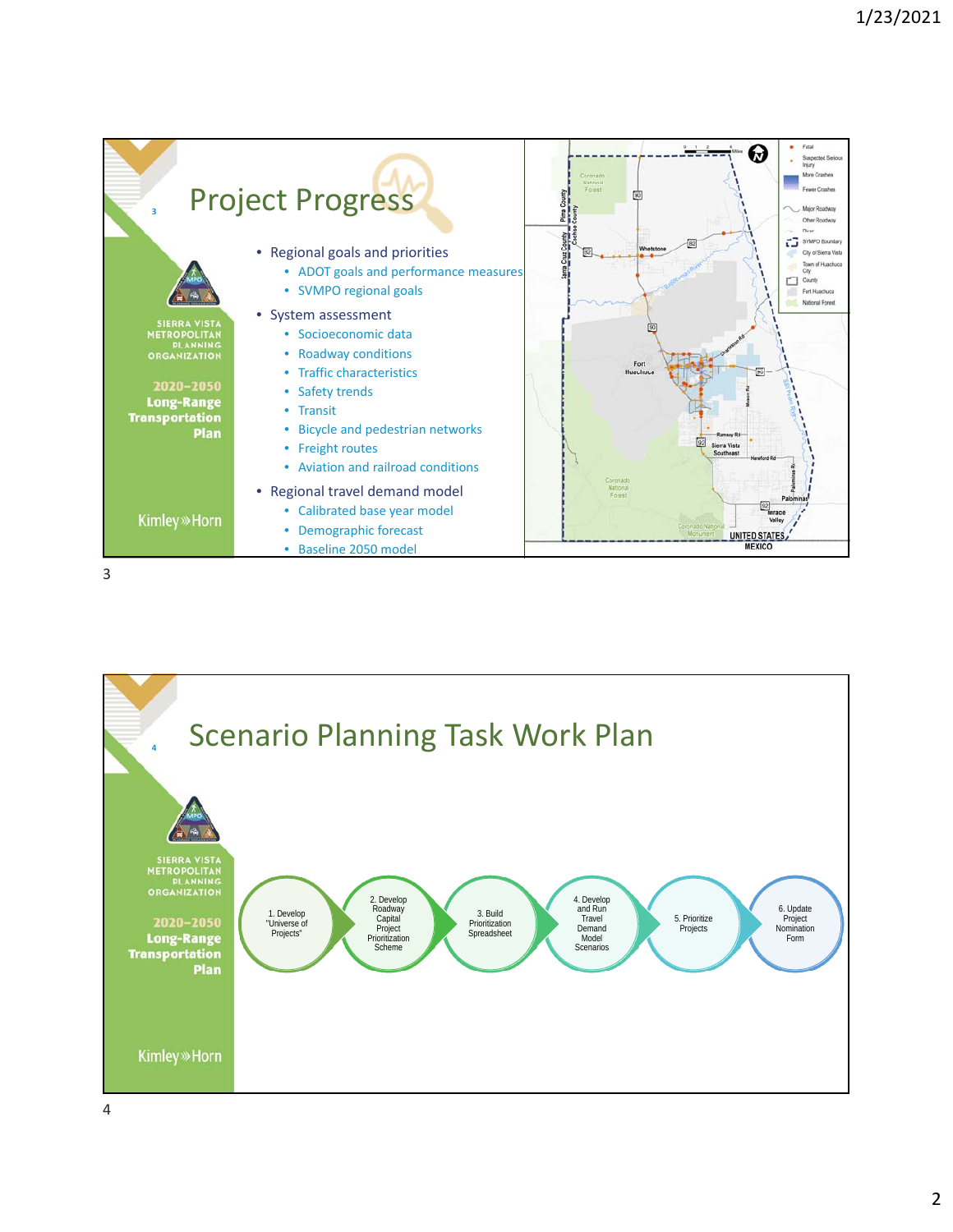

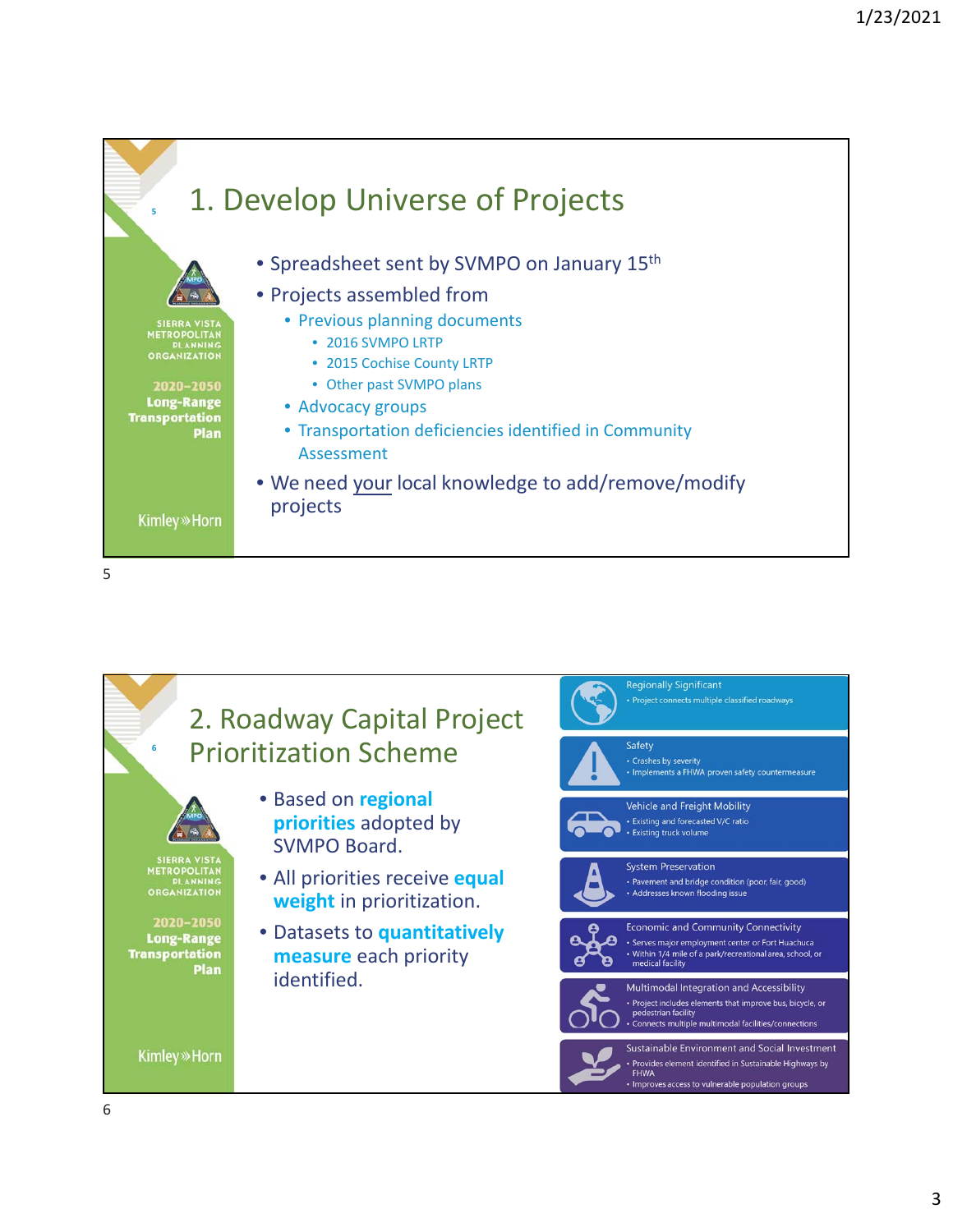

7

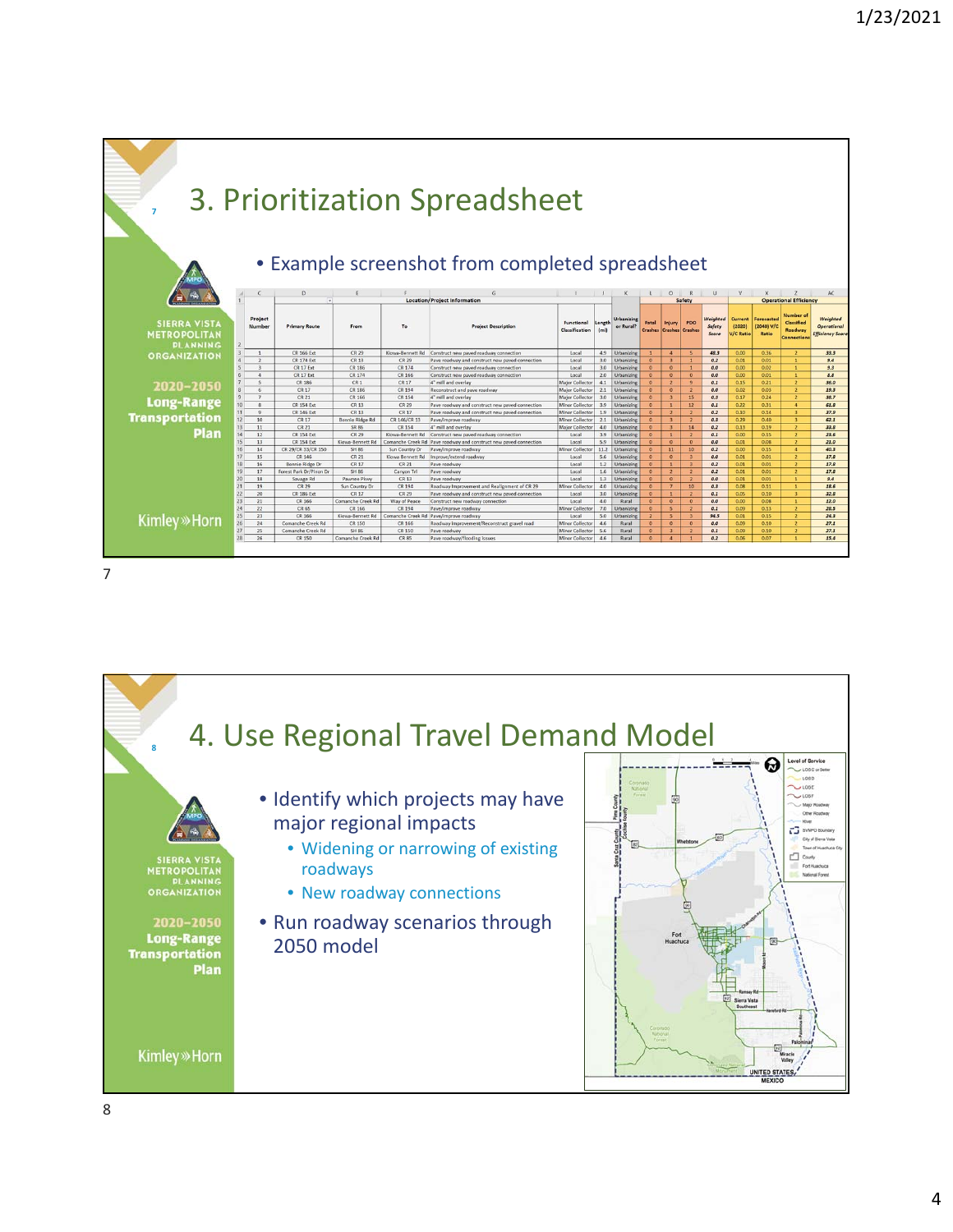

9